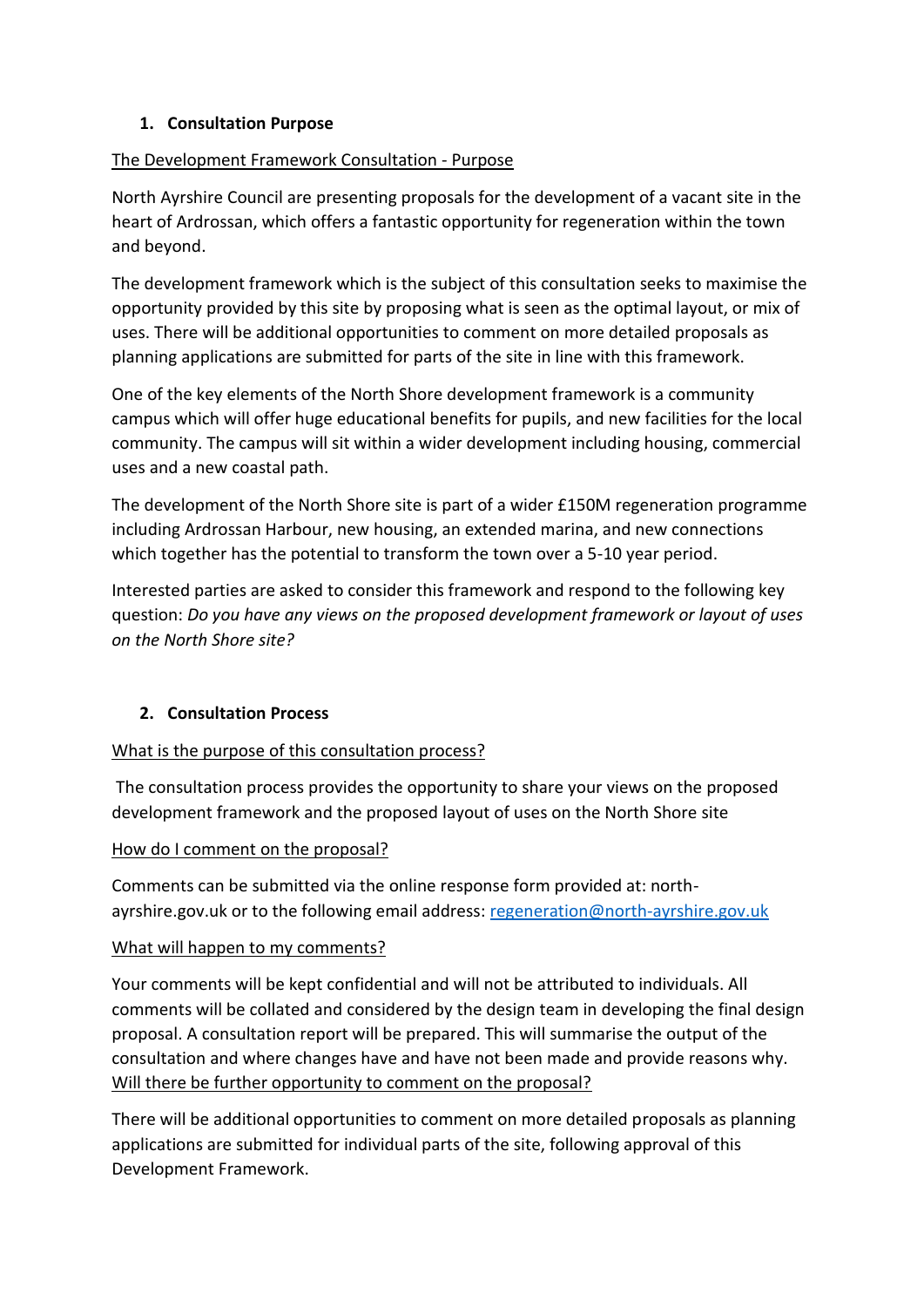### **3. History and Culture**

### History & Spirit of the Town

Ardrossan has a rich history, both as a town in its own regard and as part of the wider Three Towns network. Its advantageous coastal location has seen it have a strategic position as an industrial, transport and tourism centre since the 19th Century. The town and community grew mainly from the mid to late 1800s with the increase in work in the town related to the construction of the harbour, north shore site and the shipbuilding, fishing and chemical industries. A strong community spirit grew as a result and remains so to this day with longstanding family histories and many community and voluntary groups who work hard in and around the town.

### Harbour & Town Centre

The town grew significantly as a result of the increase in the shipbuilding, fishing and chemical industries and facilitated by the development of new transportation connections developed to support the expanding harbour Shipbuilding declined in the 1950s and the harbour is now principally used for transport. The ferry connections to Brodick in Arran and to Campbeltown are vital services for the islanders and the residents of the Mull of Kintyre, it is also a huge draw for tourists today. In the 18th century the Earl of Eglinton planned a grand canal to link Ardrossan to Glasgow. Works commenced but were never completed, the long straight Glasgow Street is the site of the unrealised canal and now forms a main route into the town, at its crossroads with Princes Street, it forms the core of the town centre. A number of the shop units stand empty now, the Asda superstore which opened in 2007 is now the principal retail draw in this area. Opportunities for regeneration of the town centre will be optimised going forward.

### Industry

In addition to shipbuilding and transportation, Ardrossan housed foundries and an oil refinery. The Shellmex oil refinery was operational from the early 20th Century. Planned expansion was blocked in the 1960s and it eventually closed in 1986. The last of the buildings located on the site were demolished in 2003, it is a huge area of land within a town centre to remain unused.

### Tourism

Ardrossan was a popular holiday destination for Scots in the early 20th Century. The advent of foreign package holidays impacted the town as it did in many British seaside resorts. The long beaches and coastal boulevards that drew crowds still remain and the town has a lot of resources which can be maximised to attract visitors to the town. The community are instrumental in running longstanding public events,such as the Ardrossan Highland Games and the Castle Carnival each year. These are hugely popular and attract people from the town and beyond. There is a clear appetite in the town to forge connections and to offer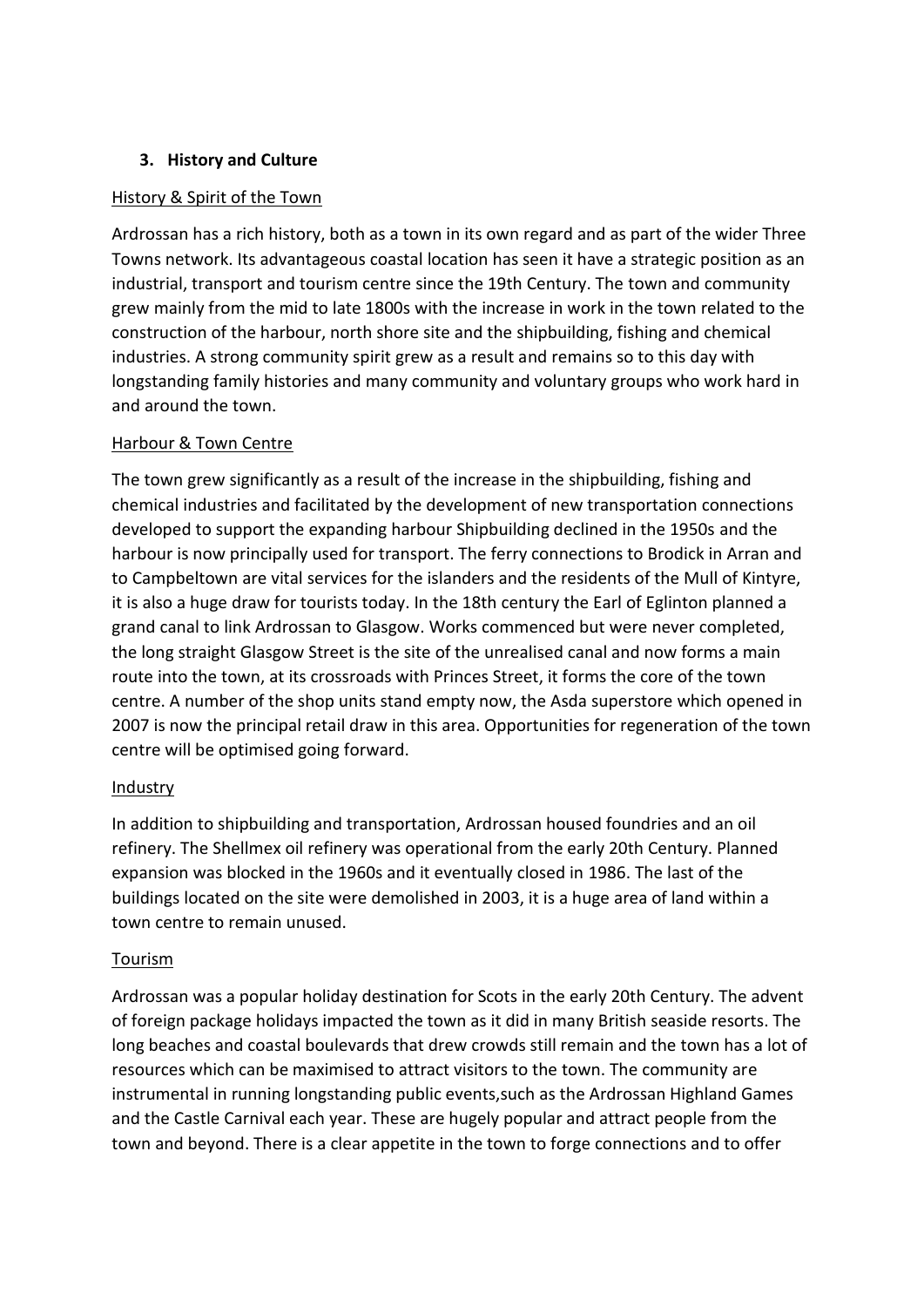opportunities for the local and wider communities to continue to develop a range of public activities which can in turn keep positively promoting the town.

# **4. Vision**

### Regeneration

In the late 1990s and early 2000s, the central area of Ardrossan was the focus of a masterplan developed by North Ayrshire Council, Scottish Enterprise and Peel Land and Property. This led to the development of the marina, new private housing, and the Asda superstore. More recently, the North Shore site was the subject of housing development proposals by Irvine Bay Regeneration Company and Peel Land and Property which did not come to fruition.

Despite this development and more recent developments of the health centre and the offices occupied by Cunninghame Housing Association, there remains a need to promote additional physical and economic regeneration in the town, with the community campus proposals for the North Shore site providing a huge opportunity to contribute to this.

The site offers a transformational opportunity for Ardrossan with the development of a new quarter for the town which will bring a longstanding derelict site back to life.

The proposal will include education facilities, community facilities and new residential development which will provide housing for a full social mix, enabling a sustainable community which will knit into, and serve the existing town.

The proposal to upgrade the coastal path, in line with improvements to flood defences and the planned Ardrossan Marina extension will all contribute to attracting visitors from outwith the town, which will in turn look to boost the local economy.

It is envisaged that the campus will act as a catalyst for regeneration and development including private housing and new commercial development.

The site's strategic location will aim to benefit the Three Towns communities as widely as possible.

### **5. Location**

### Site

The proposed site is located at the western edge of Ardrossan on the site of the former Shell oil refinery. The site extends to around 12.25 ha (30.2 acres) and is wholly owned by North Ayrshire Council following purchase of a 50% share in the site from Peel Land and Property in 2020. The site is bounded by Montgomerie Street to the east, the coast to the west and North Crescent Road to the north, with the proposed new Ardrossan Marina extension sitting at the south west edge of the site.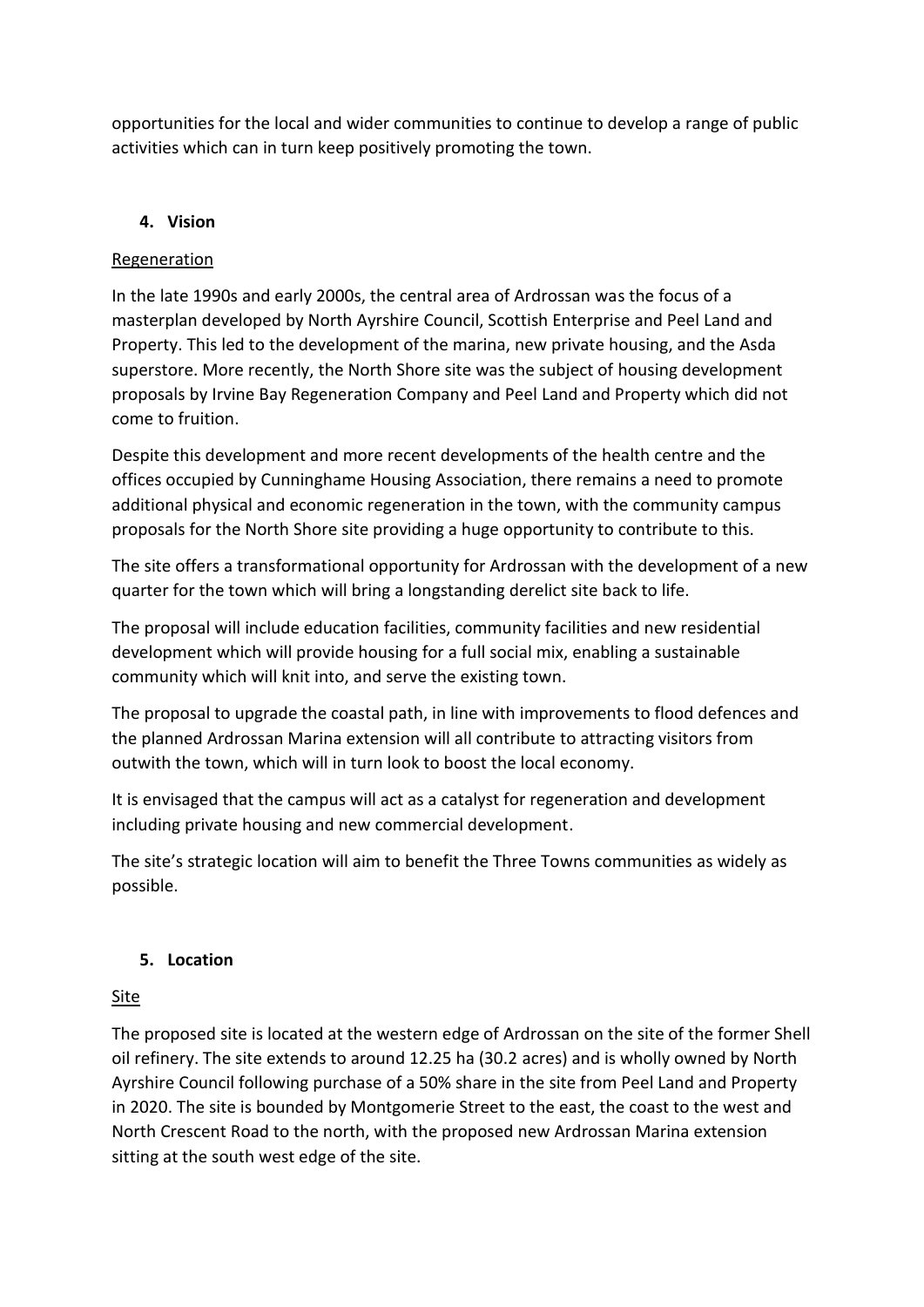The site has been previously developed, and is therefore referred to as a brownfield site. The principal former use of the site was as the Shell Oil refinery, and the site has been vacant for a long period since the closure of the refinery in the mid 1980s. Previous residential led development proposals by Peel Land and Property and Irvine Bay Regeneration Company did not come to fruition.

Given its size, condition and central location, the positive development of the site will make a huge contribution to the physical regeneration of Ardrossan.

Ardrossan forms a key part of the Three Towns network along with Saltcoats and Stevenson. While each town has it's own identity and character, they are intrinsically connected therefore development of this scale within Ardrossan will have benefits for the wider area. There are opportunities for attracting a greater number of visitors from outwith the area, with people drawn to the improved marina facilities and upgraded coastal path route.

Ardrossan Academy currently serves pupils living in Ardrossan, Seamill and West Kilbride.

### **6. The Ardrossan Plan**

### Purpose of the Development Framework

The North Shore site bounded by Montgomerie Street and North Crescent Road was agreed by North Ayrshire Council, in 2020, as the site which will accommodate the new community campus.

This will integrate the new campus as part of the town by developing it as part of a wider development framework and opening up a key site within Ardrossan which has lain unused for more than 30 years.

The development framework also considers how best to make use of the site and accommodate both private and social housing, a coastal path, an International Marine Science and Environment (IMSE) facility, commercial, public spaces and tourism uses.

This process seeks to make the most of the significant regeneration opportunity provided by the site in terms of its efficiency, economic impact and design.

### Ardrossan Plan

Ardrossan is set to benefit from a national scale regeneration project with investment of over £120M over a 5-10 year period and including investment in Ardrossan Harbour, an expanded marina, town centre connections, private and social housing as well as the proposed community campus. To reflect that huge opportunity and to bring together the various investments, an Ardrossan Plan was developed in partnership with the Scottish Futures Trust

The Ardrossan Plan is a strategic framework building on previous community conversations including the Three Towns Charette and other community engagements. It sets out a future framework for development in terms of: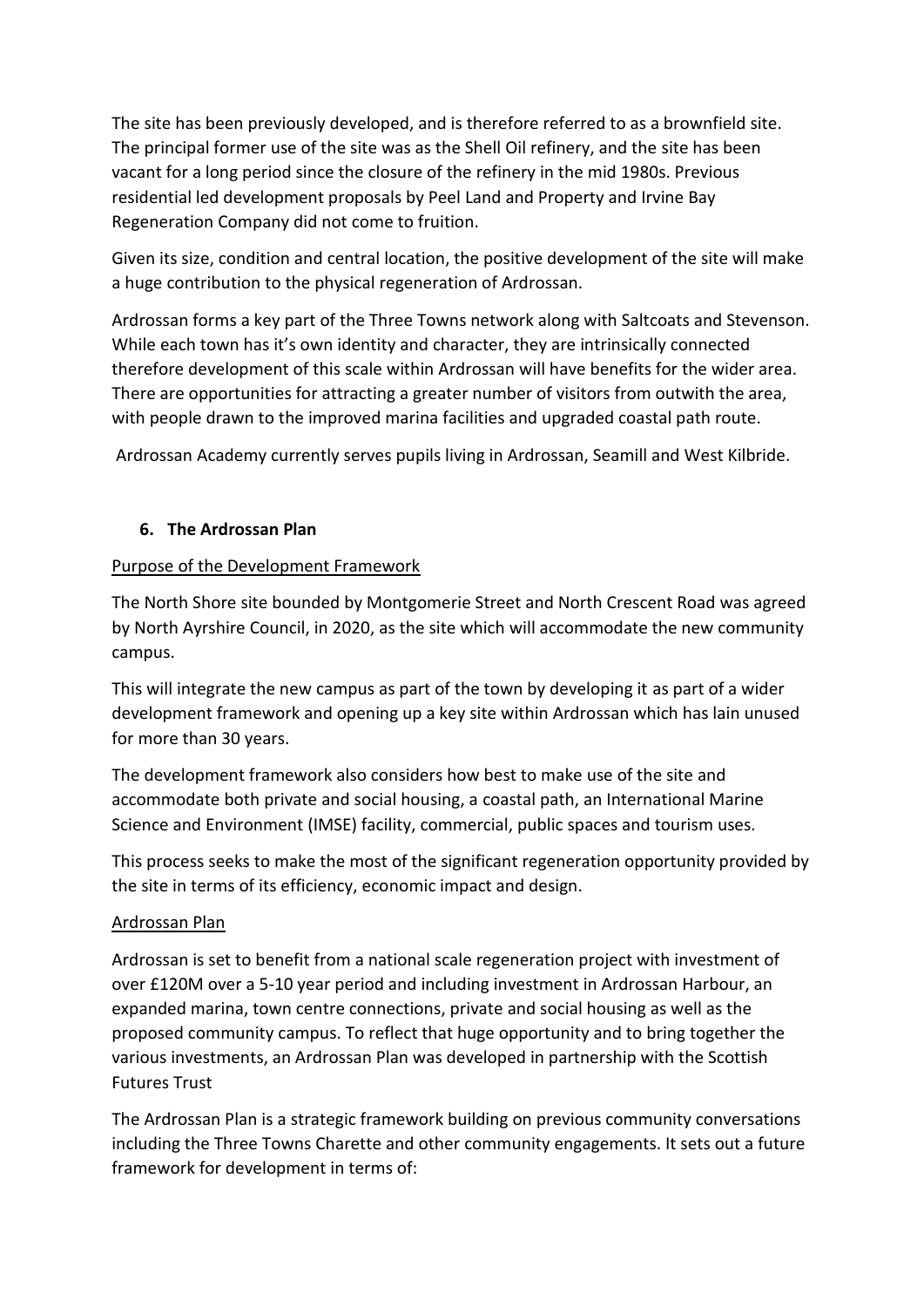- Economic development
- Educational achievement
- Improving health and wellbeing
- Community empowerment

The Ardrossan Plan seeks to:

- Build on previous community conversations and learning from Covid-19 to: Build Confidence; - Connect Projects and investment; and - Strengthen community wealth
- Set out future framework for development in terms of: Economic development; Educational achievement; - Improving health and wellbeing; and - Community empowerment.
- Create a living document to be continuously reviewed and updated in partnership with the community
- Define the development and design principles for Ardrossan projects
- Demonstrate the shared benefit across the Three Towns

This process has identified nine success characteristics against which all projects in Ardrossan will be measured going forward. The Plan is intended to be a living document which will be continuously reviewed and updated in partnership with the community. It aims to define development and design principles for Ardrossan projects and to demonstrate the shared benefit across the Three Towns.

The success characteristics and what they mean for this proposal are summarised below:

- Lifelong Learning
- Renew Identity
- Strengthen Wellbeing
- Nurture Resilient Growth
- Strengthen Cohesion
- Create Opportunity
- Best Use of Resources
- Create Health
- Build Community Wealth

### **7. Ardrossan Community Campus, the Story So Far**

#### Introduction

A new educational campus will be built on the North Shore Site. The proposed site layout, shown on pages 12-14, indicates how the intended uses will be accommodated and in general where the new campus buildings will be located. The following information provides details of the process undertaken so far in respect of the new campus.

#### Pre-Engagement Activity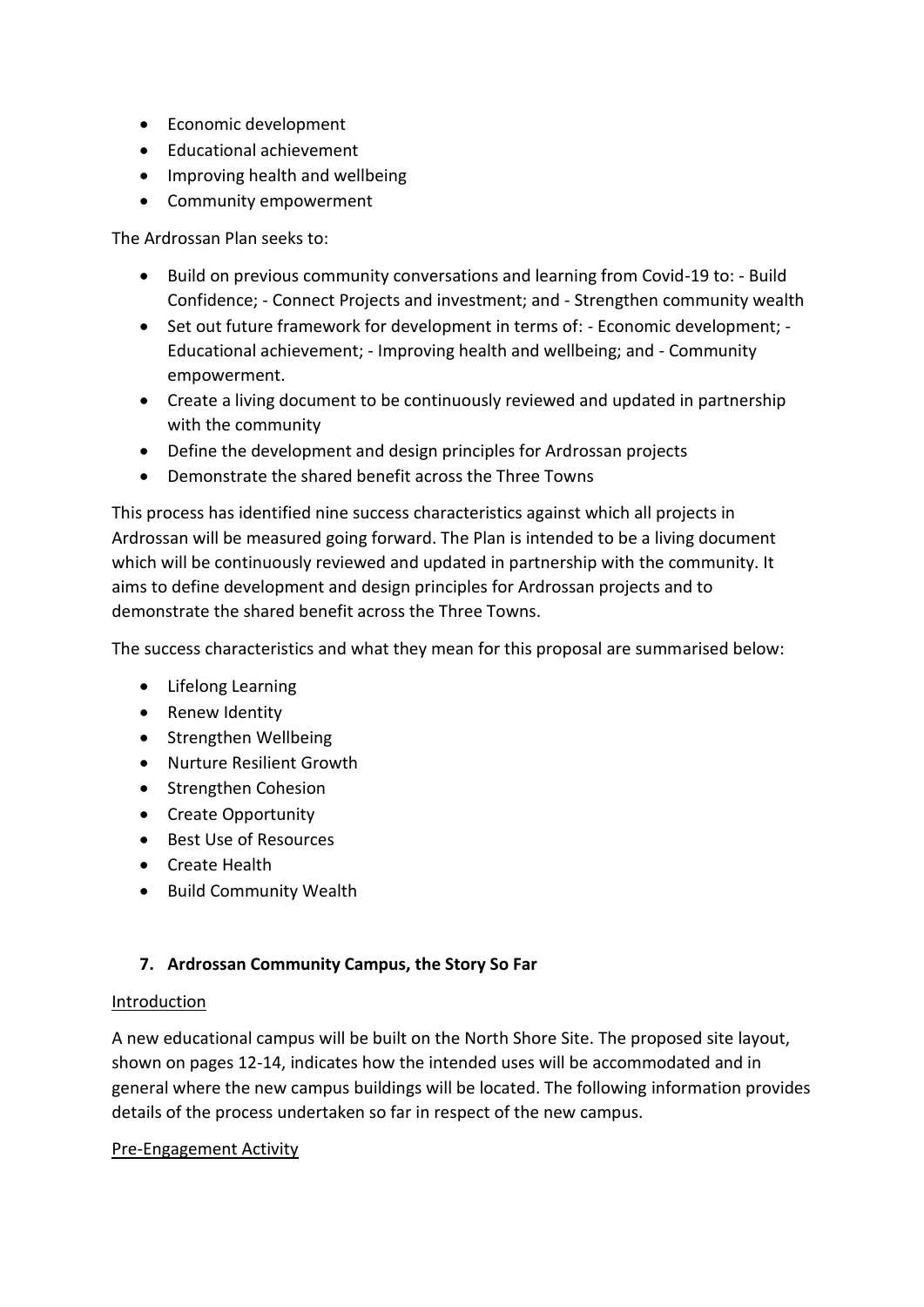In January 2019, educational stakeholders (pupils, parents and teachers) were informed of the proposal to create a new  $3 - 18$  years campus, and a series of information and engagement sessions were then held.

The Council also carried out a separate pre-engagement survey with the wider local community. When the results of the pre-engagement responses were reported to North Ayrshire Council's Cabinet, elected members specifically requested that the relocation of Auchenharvie swimming pool to the proposed campus be subject to further community engagement.

# Permission to Consult

At its meeting on the 25th September 2019, The Council agreed to the commencement of a Statutory Public Consultation on the proposal to create a new 3-18 years campus, situated on the North Shore site and including:

- The closure and relocation of Ardrossan Academy;
- The closure and relocation of Winton Primary School and Early Years Class;
- A six-lane swimming pool, accessible by the public during normal operating hours;
- The relocation of Ardrossan library, accessible by the public during normal operating hours; and
- Accommodation for a dedicated Health & Social Care Partnership (HSCP) Children and Families Team

Public consultation on the proposal ran for a 7 week period from October to December 2019, including six public information meetings to share information about the proposal. Key themes emerging through the consultation period included:

- Appreciation of the need for new facilities
- The benefit to future generations
- Design and management of the educational establishments within the new campus
- Transport links and traffic management considerations in and around the new campus
- The exposed position of the site
- Site considerations: size, how much space would the school take up and whether there is other regeneration planned for the area
- Site contamination
- Choice of site and the proposed use of the vacated site(s)
- Design and management of the library
- Design and management of the swimming pool
- Benefits of Health and Social Care Partnership being included in the new campus and how the service will work.

### Outcome

The Council's Chief Executive, through delegated powers in consultation with Elected Members and having considered any comments received, accepted the proposal to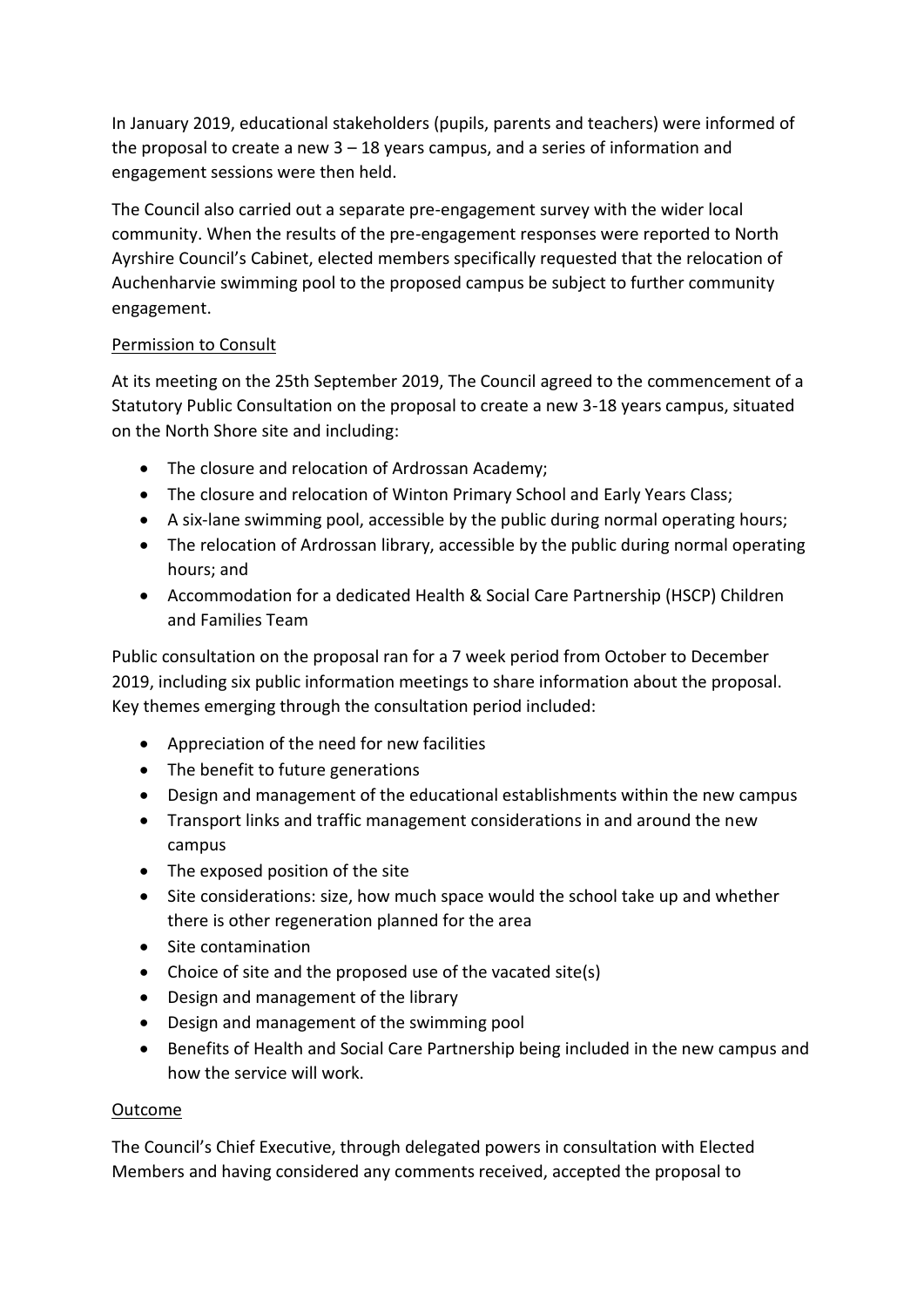establish a new 3 - 18 years education and community campus, situated on the North Shore, Ardrossan site.

Scottish Ministers were notified of the decision and it was publicised in accordance with the Schools (Consultation) (Scotland) Act 2010.

## Educational Benefits

Specific benefits to the young people of Ardrossan will include:

- The new facilities providing the opportunity for greater partnership working between departments, improving the curriculum offer and delivery. There will be a greater potential for interdisciplinary learning within and across faculties due to the geography and layout of a new building.
- Teaching and learning in subject areas, such as the Technologies, Music and Physical Education, will be enhanced; ensuring a greater breadth of curriculum than can currently be offered. This has the potential to lead to further improvements in attainment and wider achievements for children and young people. There will be the opportunity to create facilities for the improved delivery of the STEM subjects (Science, Technology, Engineering and Mathematics).
- The development of skills for life, learning and work will be increased with a focus on vocational and technological pathways. These elements will deliver a more relevant, challenging and enjoyable learning experience which is much more clearly focused on positive destinations for all young people.
- Greatly improved ICT infrastructure will provide a platform for new and emerging technologies to be used to support learning and enable the full potential to be realised for the benefit of children and staff.
- The new campus sports facilities will offer an enhanced sporting experience for young people and the wider community which will meet the requirements and aspirations of the Council and the Scottish Government.
- The new campus will be fully accessible to people with mobility difficulties and additional support needs. This will help support the Council's aim to develop a fully integrated education service which meets the needs of all learners. The limitations of the current buildings mean that some children and young people are not able to access parts of the curriculum.

# **8. Site Context**

### Ardrossan

Ardrossan town centre will receive £120million of investment over the next decade, including the strategic development of the North Shore site, which offers a significant opportunity to be a catalyst for long term positive change in the area. The wide reaching benefits of the development will be maximised by ensuring that it has a positive and generative relationship with the town centre which is located within 5 minutes walk from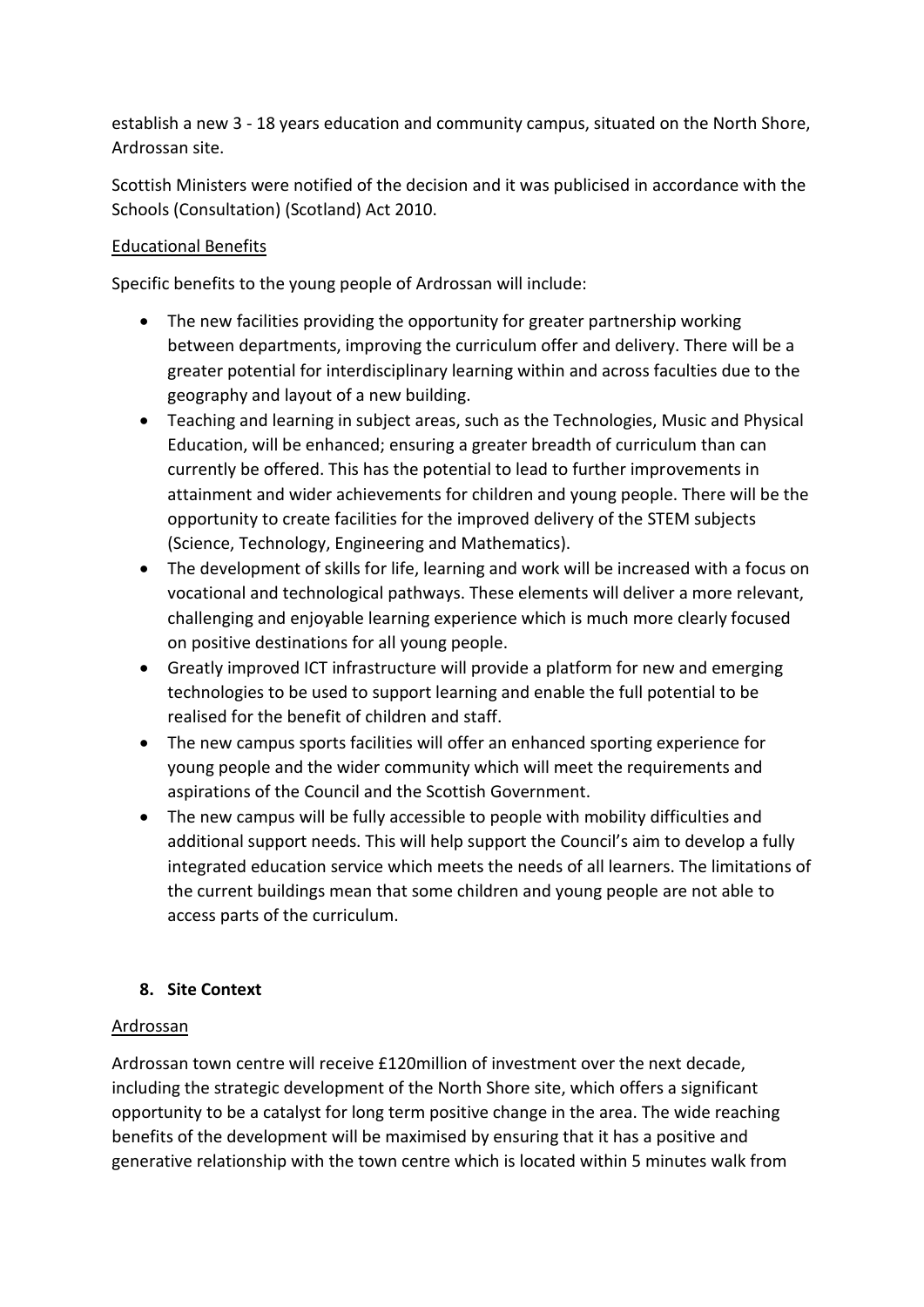the proposed Campus site. The development of the North Shore site will offer improved integration in and around the wider town centre area with connections facilitated to the harbour and the marina

## Routes & Connections

The principal means of access into the town are car, train and bus. The town is well served by train stations and bus services run to Irvine, Glasgow and Greenock. Many tourists pass through Ardrossan on route to the Arran Ferry and the location of the proposed development site offers an opportunity to positively advertise the town. The extents of the coastal path currently feels disjointed, with significant stretches of the route located on busy roads. The development site offers an opportunity to create a safe off-road connection along a beautiful stretch of the coastline, linking the South Beach and the North Shore. The town centre sits right in the middle of this long route - providing a great opportunity for footfall for small independent shops and cafes which can offer something unique to the community and to visitors. The coastal path design would be carried out in association with the design work proposed for the major roads within the town through the 'Ardrossan Connections' project.

## Scale & Form

The proposed development will acknowledge and respond to the existing physical context. The 19th and early 20th century beachfront buildings on South Shore Crescent, North Crescent Road and Montgomerie Street (which previous fronted the shore) were developed at a generous scale ranging between 2 and 4 storeys which creates a strong presence and edge along the wider boulevards. The buildings have classical proportions, with generous windows overlooking the sea. Elsewhere adjacent to the site, housing and public buildings typically sit at 2-3 storeys this includes the private and social housing developments by Persimmon and CHA which have been developed off of the Montgomerie St frontage in recent years. with some of the more contemporary flatted developments around the marina extending to 4 storeys in response to the edge location facing the coast. The coastal setting will influence the design of the development with consideration given to orientation and to the materiality to ensure longevity in this exposed location.

### Views & Vistas

Maximising opportunities for views, both outwith and into the site can greatly improve vehicle and pedestrian connectivity, making the development and the surrounding town feel more legible.

By developing view corridors through the site, the route to the coastal path can be facilitated, most important when looking to easily bring visitors along the route. Vistas can be created within the new development to facilitate wayfinding, as well as analysing street networks to create key vistas with existing features in the town.

# **9. Transport and Connectivity**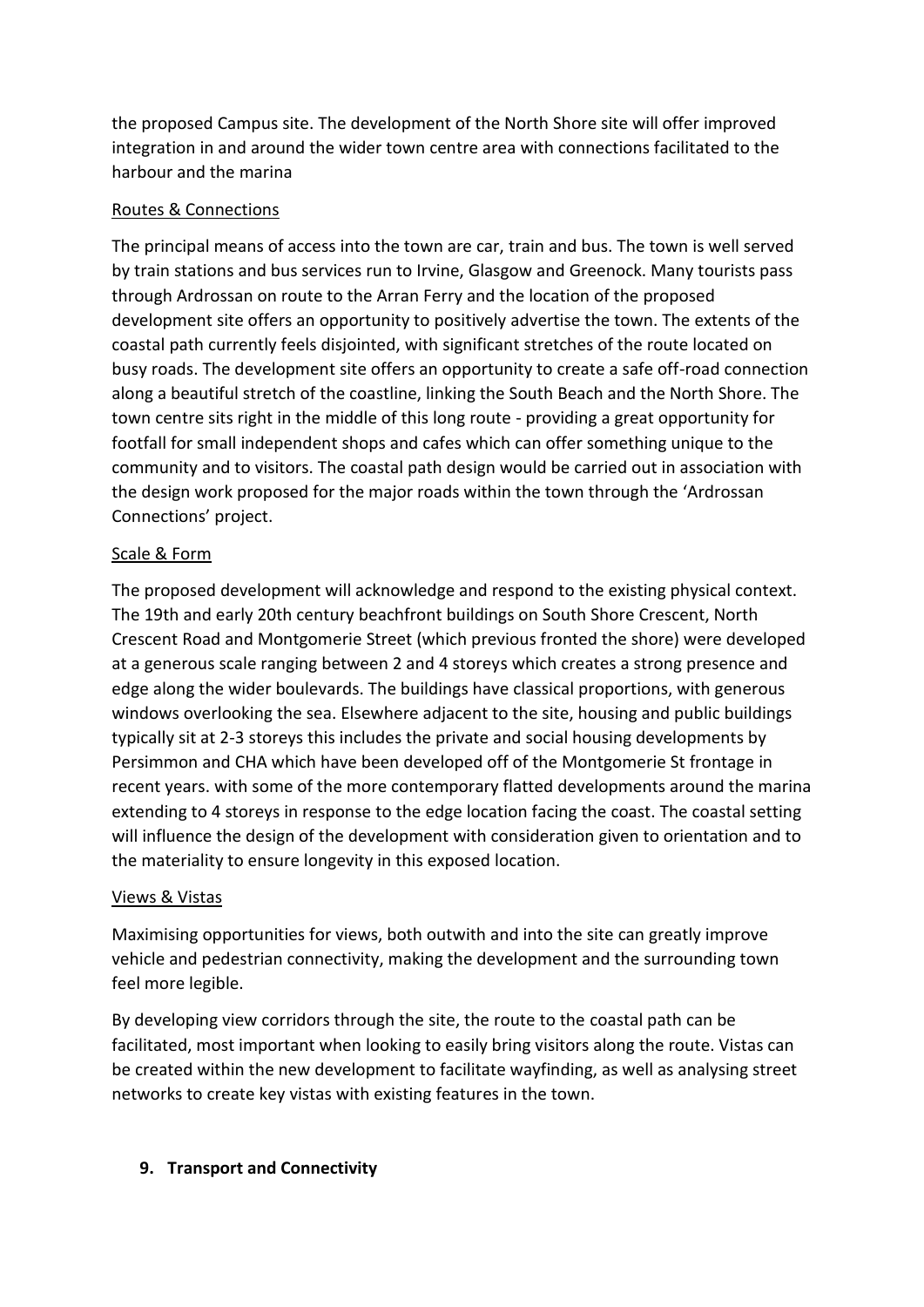#### Introduction

The community campus and other proposals for the site will lead to additional demand for movement within the centre of the town and this will need to be considered both in the design of the site, and the impact of this on other roads, junctions, path connections and public transport services. While a full Transport Impact Assessment will be developed and submitted with planning applications for the site, this section sets out key transport and connectivity issues which have informed the development framework.

### Approach

The Scottish Government's "Designing Streets", the North Ayrshire Council's Roads Development Guide and the SCOTs National Roads Development Guide (NRDG) are key elements to delivering high quality residential and mixed development environments in the area. The approach taken for North Shore aims to reflect the approach to design as set out in "Designing Streets" (2010).

#### Street Connections

Consultation has highlighted concerns with existing access into the site and the impact of additional traffic on local roads and the town centre. The development framework proposed that two main access points are taken into the site via North Crescent Road and an extension of Barr Street. Additional potential access points are available via existing roads at Mariners View, Montgomerie Street (earlier Persimmon development) and Sweeney Court.

Permeability of places is a crucial component in good street design. Internal permeability is important within a development, but any area should also be properly connected with adjacent street networks. North Shore will be designed with multiple access points that connect with, and complement, existing street patterns.

The development proposes multiple connections to the wider existing road network, this approach reduces the impact on surrounding neighbourhoods by distributing the traffic throughout the whole area rather than concentrating it at one location.

The type of connections established will be defined through the design development of the site and will be based on primary, secondary and tertiary connections. Each type will be designed to suit the level of traffic expected to use the connection.

### Neighbourhood Connections

At the heart of the development is neighbourhood connections. There will be clear active travel connections running north - south and east - west throughout the site. These will connect the development with existing residential neighbourhoods and local bus and train services. The proposed scheme facilitates and enhances the existing neighbourhood connections, knitting public spaces with important infrastructure connections creating a safe walkable and cycle friendly neighbourhood.

The new coastal path will offer the opportunity to create a safe off-road route, attractive to cyclists and pedestrians. It will allow pupils and local residents easy access to active travel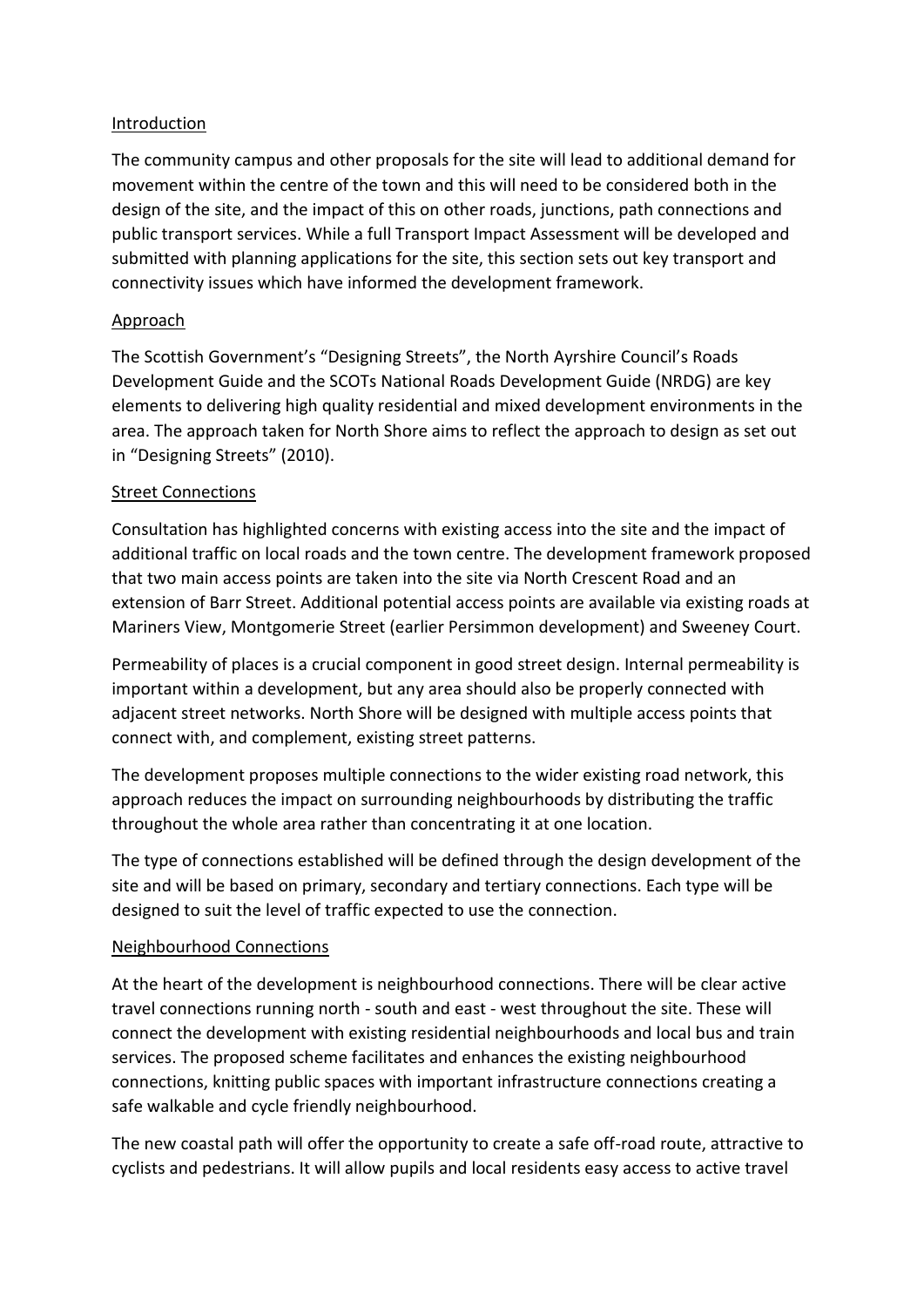connections and facilitate activities such as the 'Daily Mile' and outdoor education opportunities.

### Parking for the Area

The development will incorporate a community campus, parking associated with the marina extension, housing and commercial uses. Additional parking will require to be provided for visitors to the area who wish to use the leisure or other facilities within the campus development or the coastal path for recreation.

Each of these will generate a demand for parking which requires to be accommodated on the site. Analysis will also be undertaken through the Transport Assessment process on the overall parking requirement within the site, including the potential for shared parking between these uses. That will reflect the different times of day and times of year when parking demand peaks, and seek to avoid an over provision of parking which would result in a poor design and inefficient use of the space.

The Transport Assessment will also consider the extent to which Pick Up/Drop Off parking provision can meet the needs of parents or visitors to the site, while reducing the level of traffic within the site.

The North Shore development proposes to consider managed parking by preparing a demand assessment for parking. Parking provided will be used by the school during the day and by the marina, sports fields and community facilities in the evenings and the weekends. The housing element of the development will meet the parking requirements for North Ayrshire Council with appropriate levels of visitor parking bays. Additional parking will also be provided for visitors to the area who wish to use the leisure facilities proposed in the area.

### **10. Site Conditions**

#### **Overview**

The development of the site requires to consider complex site conditions, reflective of the history of the site and the uses it has accommodated. These site conditions are considered as follows:

#### Sea Wall

The foundation solution for buildings on the site will require to consider the presence of this substantial sea wall structure. The site is comprised of made ground and was built out in various stages. The former sea wall was in place prior to the extension of the land into the sea remains in place and runs through the centre of the site under ground. The foundation solutions for all buildings and roads developed in and around this area will be designed to accommodate or alter this sub structure. Particular care will also be given to building design, especially orientation of entrances and the materiality will be robust enough to withstand the coastal conditions and give consideration to the salts in the air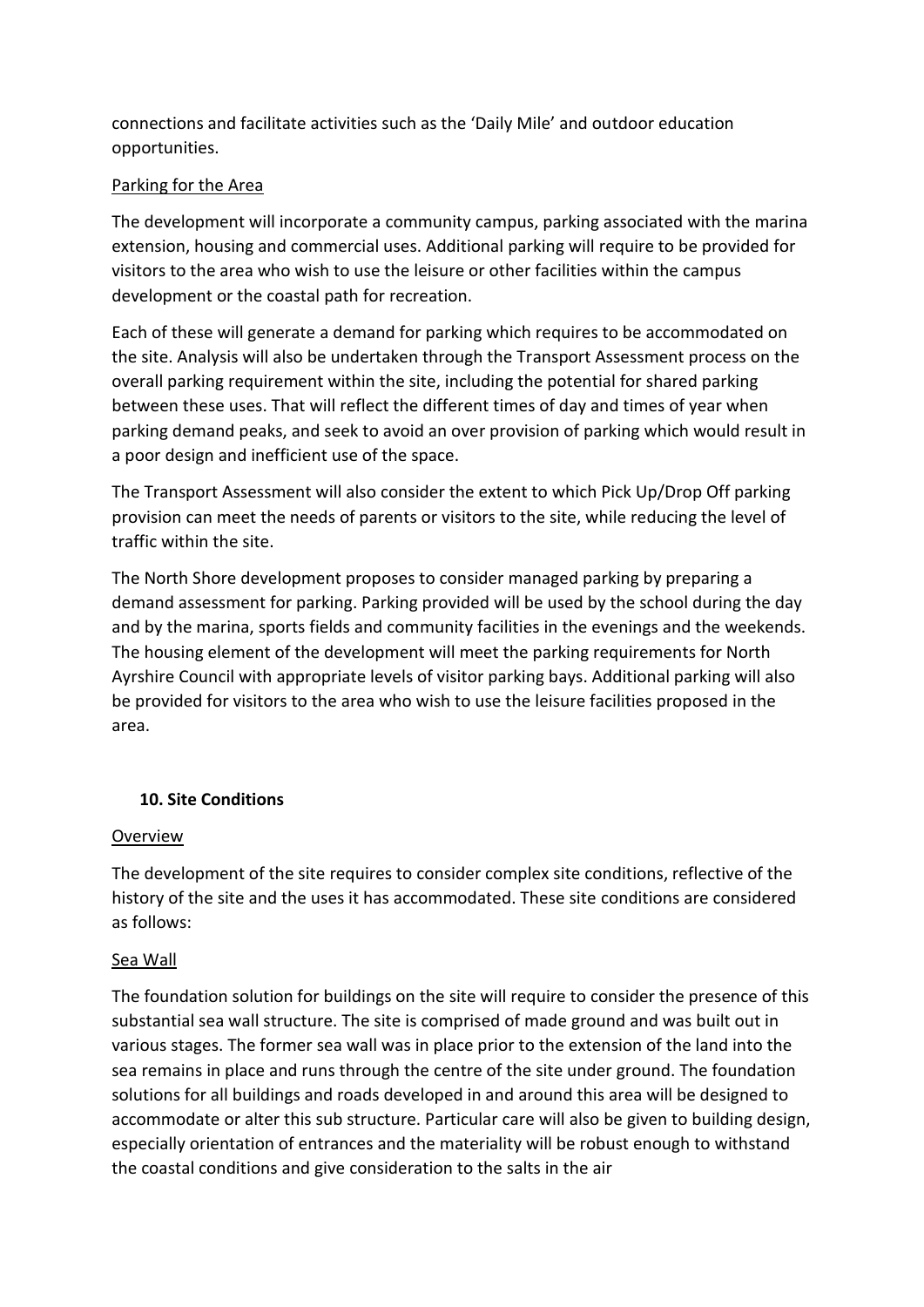## Orientation & Exposure

The site has an exposed coastal setting and can be subject to strong winds which require to be considered alongside the proximity to the sea and impact of wave impact and flood risk. Proposals are being developed for a marina extension to be developed from Montgomerie Pier, and the design solution for the site and sea wall will consider the impact of that marina extension in reducing wave impact/action should it proceed Locations of external spaces, sports facilities in particular, will need to be carefully considered.

## Site Conditions

EnviroCentre Limited were commissioned by North Ayrshire Council to undertake site investigation, risk assessment and produce a remedial strategy for the Ardrossan North Shore development site to ensure that the site can be developed safely and remove any health concerns associated with historic uses through agreement on a remediation strategy with the council and environmental regulator SEPA

The Ardrossan development site lies on land which was reclaimed from the sea in two stages, the first stage of reclamation occurred between 1855 and 1897, with the site being extended behind a new sea wall in the 1940's. From the mid 1920's until the 1970's the site was used for the production of bitumen and the handling of crude oil, fuel oils and aviation fuel. The site was decommissioned between 1986 and 1989.

## Site Investigations

A number of previous site investigations have been carried across the Ardrossan development site, in support of previous development proposals. This demonstrates the extensive information available in relation to site conditions, with the most recent site investigations in 2019 alone seeing over 80 trial pits dug into the site and soil samples taken. The results of these investigations were previously made available online by North Ayrshire Council. The key previous investigations are listed below:

- EnviroCentre; Ardrossan Development Site 2019 Site Investigation Interpretative Report, August 2019
- EnviroCentre; Detailed Delineation Investigation; Ardrossan Phase I (Northern and Southern Corners), April 2011 (Ref. 4417);
- Fairhurst; Proposed Developers Package, July 2010;
- EnviroCentre Detailed Delineation Investigation; Ardrossan Phase I, December 2008 (Ref. 3585);
- EnviroCentre Remediation Strategy: Ardrossan Main Site, July 2008 (Ref 3319);
- EnviroCentre Draft Remedial Strategy, Ardrossan Former Shell Bitumen Terminal, November 2006 (Ref 2970);
- Mason Evans, Ardrossan Phase II, Hydrocarbon Remediation Report, June 2006;
- Arup Revised Conceptual Site Model, September 2006 (Ref 118692/PR);
- Arup, Ardrossan Bitumen Terminal Investigation and Remediation Strategy, March 2001;
- Shell UK Ltd, Ardrossan Bitumen Terminal, Risk Assessment Report, May 2000;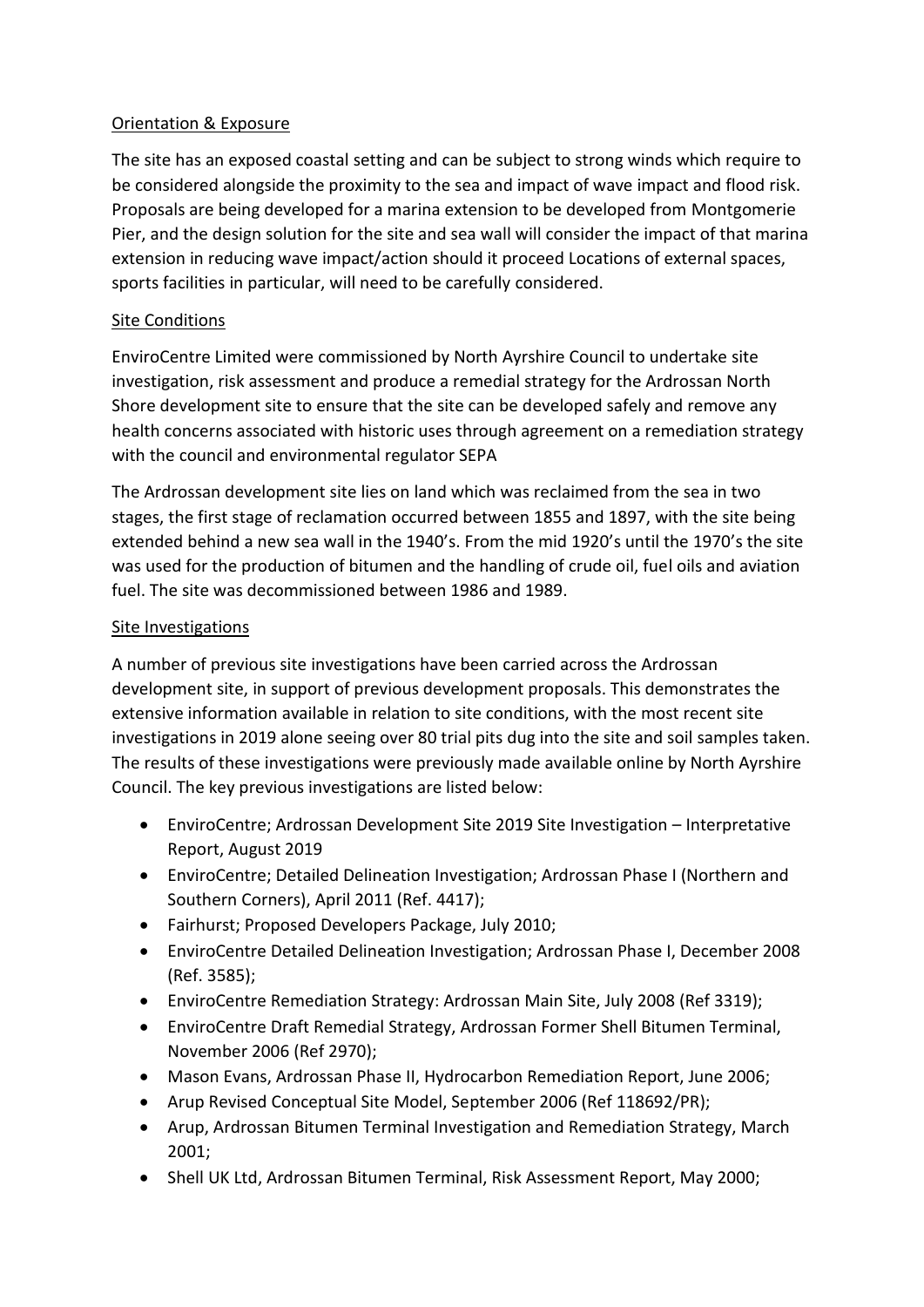- Shell UK Ltd, Ardrossan Bitumen Terminal, Factual Report Volume 1, Text and Figures, 1999;
- Raeburn Drilling & Geotechnical, Report on Ground Investigation, July 1995; and
- Fairhurst, 20800 Shell Bitumen, Ardrossan, Treatment of Contamination, July 1991.

The previous industrial use of the site has resulted in a legacy of ground contamination. The significant contamination issues historically identified at the site are primarily related to hydrocarbon (oil) contamination of soils, and the presence of a free phase (i.e. not dissolved, but visually distinct from water) floating hydrocarbon layer on groundwater at the site. In addition, an elevated presence of metals are also noted to be present in soils. The risk assessment for the site concluded that the site would require remediation to address soil and groundwater contamination which would otherwise present a potential risk to future site users, residents and the water environment (both groundwater and nearby surface water).

## Remediation

A remedial strategy for the site has been developed and discussed with SEPA and North Ayrshire Council's Contaminated Land Officer. This is demonstrated in the adjacent plan. This has incorporated agreement of the measures required to make the site suitable for its intended use, including soil contaminant maximum concentration criteria to meet land suitability requirements in relation to human health and ensure no significant release of hazardous materials to the water environment.

The diagram opposite details the identified zones of contamination in relation to the proposed masterplan layout, albeit it is noted that the layout will be subject to a detailed design process and changes to land use boundaries. The land-use for the development incorporates the following general land uses:

- School campus buildings;
- Car park and landscaped areas associated with the school;
- School playing fields;
- Residential Areas

With respect to the areas of identified contamination these are generally concentrated in the central and south eastern areas of the site as illustrated by the red dots indicated on the adjacent plan

The remediation strategy for these areas will generally be similar as detailed below:

- Excavation of known areas of soil which are contaminated with hydrocarbons
- Following excavation of these soils, sampling and laboratory testing of the remaining ground will be undertaken to confirm that the excavation has removed the identified soil materials of risk.
- Removal of visual hydrocarbons (oil sheen) from groundwater at the site via skimming and offsite removal of oil.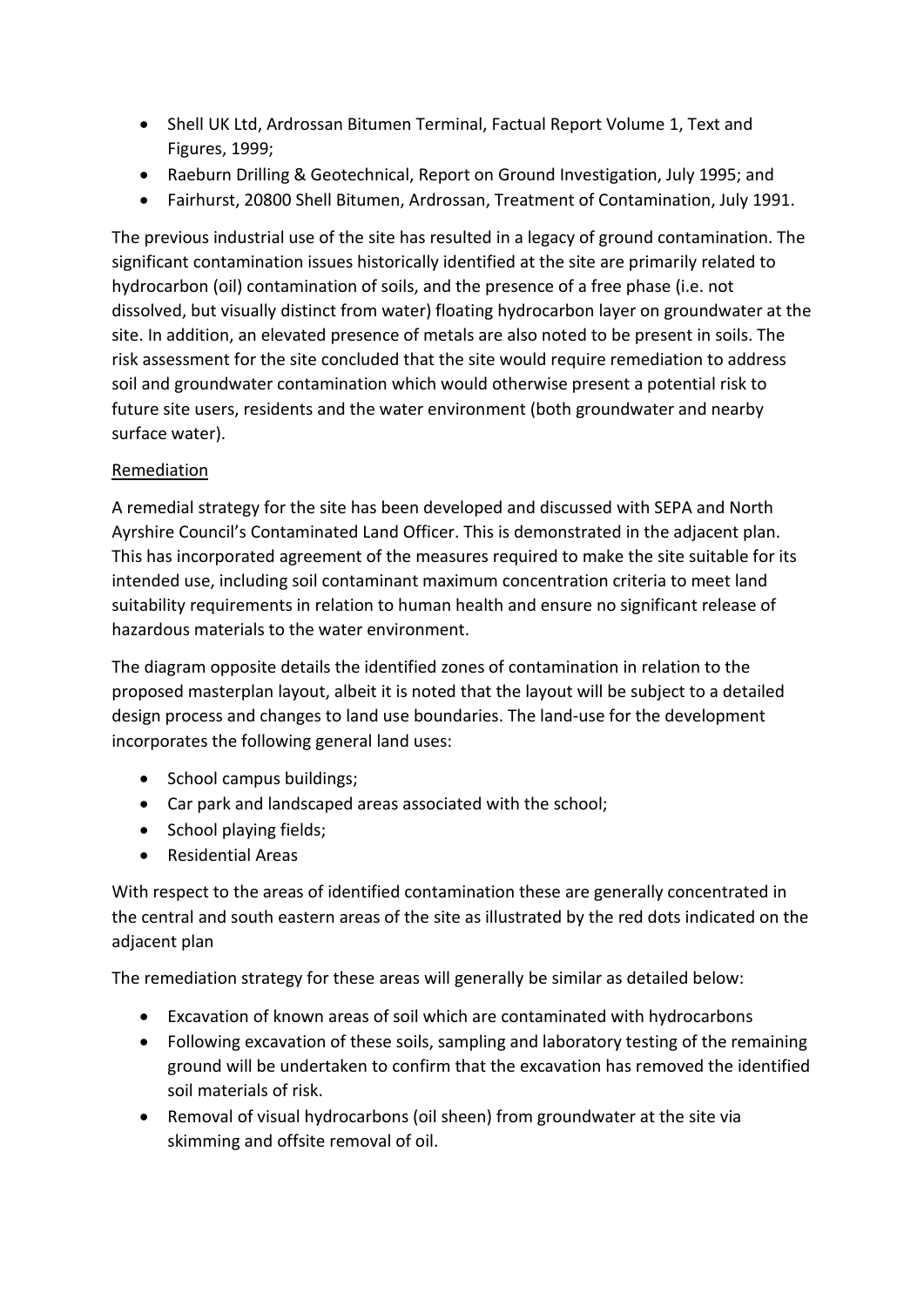- Either onsite treatment of contaminated soils to address the risks from the material or offsite removal for treatment or disposal. The approach will be informed by initial small-scale trial tests on contaminated soils to identify the most effective measures for addressing the soil contamination.
- Infilling of excavated areas with material that is proved suitable for use via laboratory testing for the proposed development.
- Environmental capping (i.e. upfilling) of areas of proposed soft landscaping with soils shown to be suitable by laboratory testing. The upfilling depth will be designed with respect to the final land use of the area.
- Installation of hydrocarbon and ground gas resistant membranes in the footprint areas of all buildings built on the site.
- All water supply pipes and utility service runs will be suitably specified for the purpose of protection.

All remedial works will be witnessed, documented, monitored and numerous samples collected for analysis by a laboratory to ensure the remedial works are being completed as agreed with North Ayrshire Council Environmental Health Department, and SEPA. This will result in the production of a Validation Report completed by a suitably qualified environmental consultant, with verification reports submitted to North Ayrshire Council Environmental Health department, and SEPA. Site users and residents will not be allowed to move into the properties until the regulators have approved these reports

The extensive investigations undertaken into the condition of the site, the remediation strategy for its treatment prior to development and discussions with the environmental regulator SEPA demonstrate that the site can and will be made safe and suitable for use.

# Flood Risk

A flood risk assessment was developed for the site in 2015 and is in the process of being updated. This will ensure that the site is developed to comply with the requirements set out by SEPA in providing development designed to accommodate a 1:500 year flood event. This will require the ground level of the site to be increased to an appropriate level, through the provision of additional fill material. That additional material will therefore serve a dual purpose in responding to flood risk and site remediation. Flood risk arises from sea levels, however the impact of wave action also requires to be considered. The site will see the development of a new sea wall to provide defence from flood risk and wave action, while the design of this will also help to accommodate the proposed coastal path and provide a tourism and recreation feature.

# **11. Urban Design Development**

### Repair

Development along Montgomerie Street has happened incrementally over the years, and in isolation of each other parcel. A first step in considering the development of the new masterplan is to consider the relationship with this existing edge.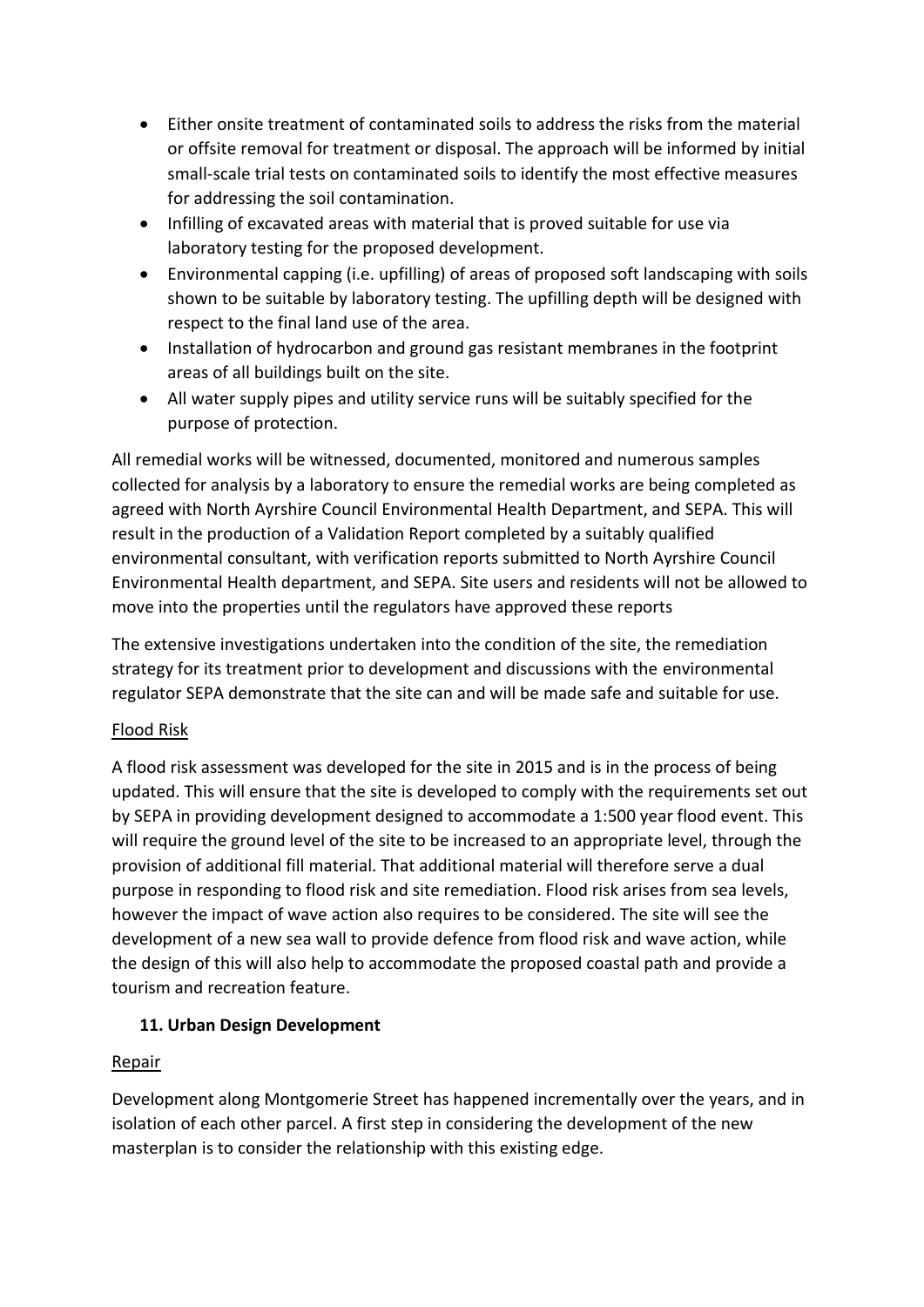In order to tie the new development in with the existing town, it is important to consider where links and routes can be created.

Introducing new housing which backs on to the existing streets and houses will complete this mid-zone which currently sits between the new development site and the regular street, forming a more cohesive feeling urban block arrangement. This would enable the introduction of a new route which would act as a central artery through the development site, serving the new housing and facilitating connections to the campus.

### Ardrossan's Urban Blocks

In order to develop an urban scale which is appropriate to the town, it is important to read the context and consider the street grids and blocks which exist nearby. This means considering not only the height and massing of the buildings but the width and character of the streets themselves.

There is a strong and rational urban block arrangement to the North of Ardrossan Castle Park. These streets branch off from Glasgow Street which acts as main arterial route towards the Town Centre.

A clear hierarchy of streets assists in creating character and legibility within an area, the framework reflects and seeks to extend this urban block pattern through the creation of the new north-south road and link to Barr street.

#### Developing a Pattern

Taking influence from the existing scale of the blocks with in the town, this tests out a form which would accommodate sufficient depth for housing and back to back gardens, with generous street widths.

This enables the basis of a strong urban grid, into which layers of detail can then be added. The blocks enable flexibility and can be formed in whatever way is required, for example, a full block can be used as a school building, and one block removed and used as sports facilities or open space - as long as the fundamental blocks are in place, setting up routes and connections - the masterplan can respond to the brief as required. New housing development will also be expected to add to this block pattern when proposals come forward.

### Points of Connection

Blocks are set out to create a clear street network with a grid that connects the neighbouring streets and reaches out towards the seafront, knitting the new development area in tightly with the existing town.

The masterplan form will encourage passage along these streets towards the upgraded coastal path, maximising the opportunity for connectivity and activity along this edge.

Connectivity is considered at all levels, for vehicles, pedestrians and cyclists and will ensure maximum accessibility, safety and security in the street design.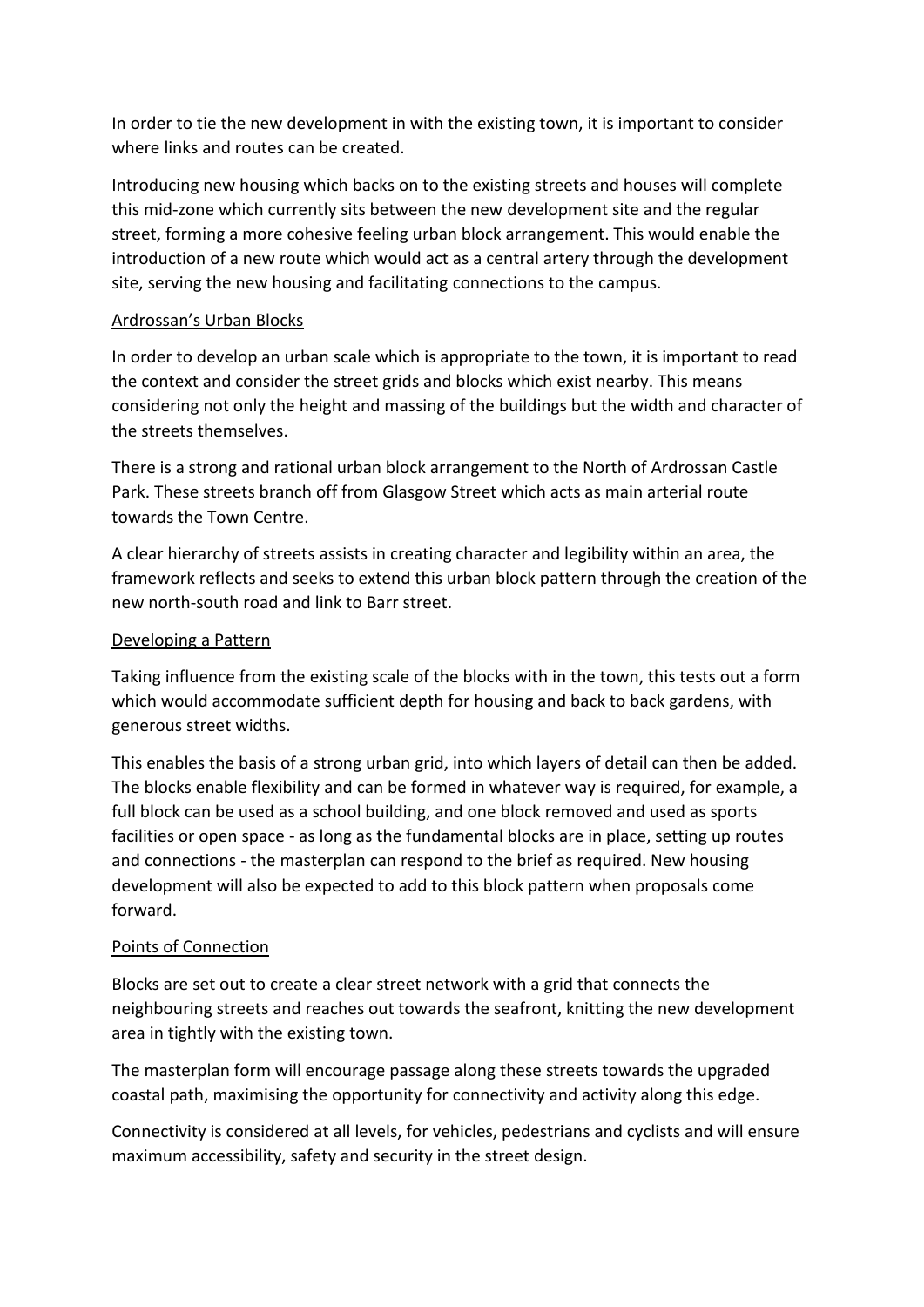The proposed new access into the site from the Barr Street offers further potential to establish a grid and an improved relationship between development on the eastern edge and the rest of the site.

## Urban Greenspace

The development of the new coastal path will offer a great expanse of outdoor walking and activity space which will tie together the existing paths along the South Beach and the north Shore, enabling a long, varied and cohesive walking route which also connects into the wider Ayrshire coastal Path network.

The path will make the most of the natural rugged coastal frontage, whilst the urban grid will allow an opportunity to create a more protected `green` boulevard inland. This enables an opportunity to reinforce a street hierarchy, introduce character zones and soften the built form.

Pocket parks will be introduced which further enhance the opportunity for green space and offer outdoor play space and amenity for the community.

## **12. Development Framework Options**

Development Framework Options

Having considered the opportunities which the site presents, a proposed framework for the future layout of the site has been developed.

Three alternative layouts were initially considered, with different locations for the community campus and associated facilities as illustrated on the plans.

These alternative layouts were evaluated against the extent to which they deliver on the success characteristics established by the Ardrossan Place Plan. The principal issues which led to the proposed layout emerging included:

- The benefits of locating the campus buildings to the south of the site in maximising their accessibility
- The activity created by locating the campus buildings to the south of the site, and the benefits of this in providing a catalyst for other commercial development
- The benefits of focusing some housing development in the north of the site given the historic site remediation for this use at this part of the site
- The benefits in locating playing fields/ sports facilities in the centre of the site in creating a level of shelter from exposure

Cost analysis which demonstrated that the proposed layout provides a costeffective solution

As it best meets the aspirations set out in the Place Plan, 'Alternative Layout 3' has been identified as the proposal.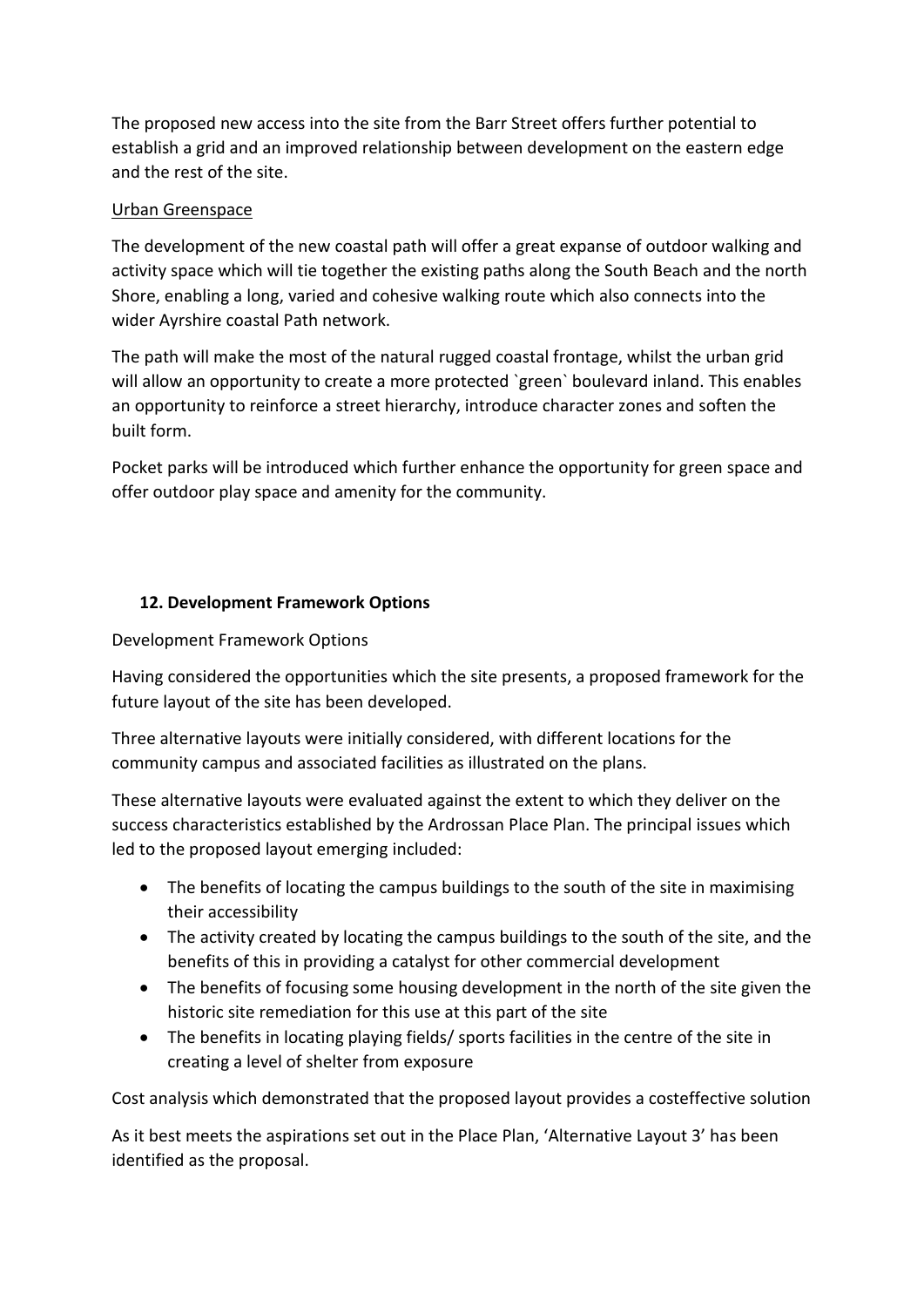### **13. Development Framework Plan**

#### Introduction

The diagram illustrated in this slide, and in further detail on slide 14, shows the proposed development framework with the layout of uses within the site. Also included are key design considerations such as the main points of access into the site, the route of principal roads, coastal path route, and the indicative location of the campus buildings. Key design principles are further described below.

### Community Campus

The framework proposes to locate the community campus to the southern edge of the site, maximising opportunities for connectivity with the town centre, with an aim to facilitating relationships and integration with the community, existing businesses, local industry and transport links.

The scale of the campus buildings will be appropriate to their location, with a relationship and similar building height to existing flatted residential development at Mariners view, to help create a sense of scale around the Montgomerie Pier area.

An entrance will be formed at the southern elevation of the campus to encourage activity in this key area. The outdoor sports provision will be provided adjacent to the campus building and sit centrally within the site, affording a level of shelter, and open views for adjacent housing development.

The later development of a marine sciences centre and/or commercial space will require to establish a strong relationship between the campus and marina, by providing a strong frontage for development on to the marina.

### Housing

Housing is proposed to the eastern and northern parts of the site. To the east, blocks would be formed which are back to back with existing residential parcels along Montgomerie Road, with vehicular and pedestrian connection points introduced in strategic locations to create a stronger urban grid formation. This will help to 'repair' the current edge condition and establish development which faces on to a new central road within the site and then on to playing fields within the Campus.

The requirement for a form of grid pattern will continue at the northern end of the site, creating a clear urban residential arrangement. Opportunities to maximise views and accessibility to the coastal frontage will be achieved by having housing fronting onto the coast/ new coastal path. This will also facilitate an inherently secure route along the front, with the path having passive supervision as a result of it's relationship with housing. This relationship is also reminiscent of traditional seafront boulevards found elsewhere in Ardrossan and other seaside towns.

### Roads & Parking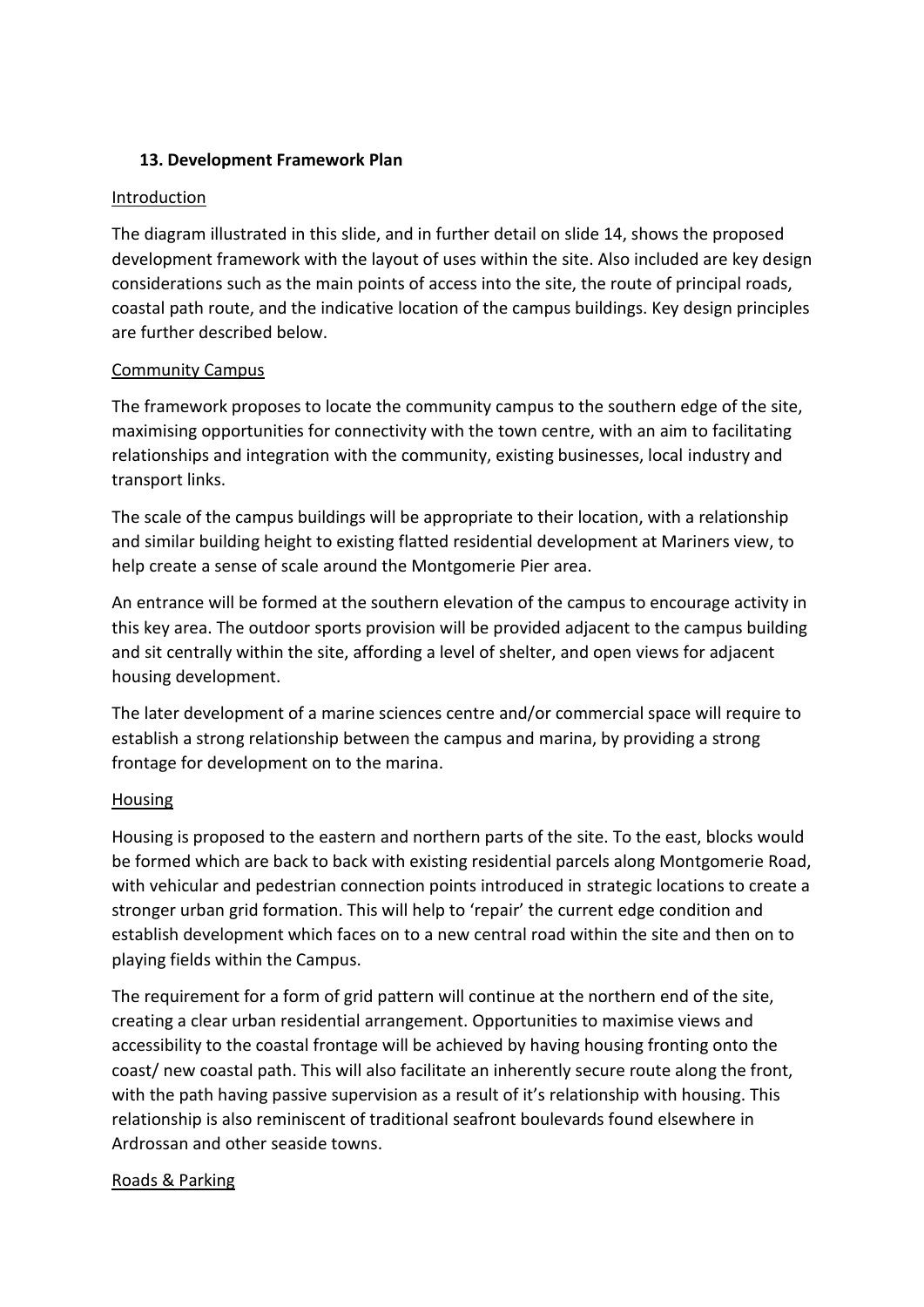The principal vehicular access points into the site will be from North Crescent Road and from a continuation of Barr St through the existing Coast to Coast garage site, which enables a clearer onward connection with the town centre.

There will be two main routes through the site with a road running along part of the coastal frontage, following the route of the new coastal path, and a central 'boulevard' running north/south and serving the community campus and residential blocks.

It is not the intention to provide a vehicular route around the entire coastal perimeter of the site, rather, the coastal road will terminate before it reaches Montgomerie Pier and will provide some limited parking provision. The new central road within the site which separates the campus from new housing will serve the housing area to the north, but not provide a second vehicular access on to North Crescent Road.

Analysis will be undertaken on the extent to which parking provision can be shared between the campus, marina, and other facilities. This will reflect the varying demands for parking space in terms of the time of year (marina demand evident most during school holidays) and peak times of the day. Parking will be designed to allow provision to be shared by allowing appropriate proximity to uses. It should be designed to avoid concentration within one large space which dominates the site, and be focused on the east of the campus and marina to retain the development, commercial and tourism potential of these areas.

#### Coastal Path & Public Space

Public open spaces are provided across the site. The new coastal path will be a focus with associated landscaping to create an attractive resource for the local community, for pupils through outdoor education space/'daily mile' provision, and a draw for visitors.

A pocket park is also proposed within the site, served from the main boulevard, creating a central amenity for the local residents.

An area of public realm is proposed to the southern edge of the site between the campus buildings and Montgomerie Pier, and this would also serve as a gateway to the campus buildings, giving an opportunity for the new community facility to open out to the town and encourage activity at the mouth of the marina where there is potential for later commercial development. Located with views out to the Firth of Clyde and over the new marina extension, this would also provide a significant draw for visitors to the town and encourage use of the coastal path.

A landscape strategy will be developed to determine in detail the nature of open space appropriate in accommodating aspirations for the coastal path, public realm/civic space, outdoor education space and a tourism/ recreational facility.

### **14. Development Framework Plan**

### Next steps and how this framework will be used